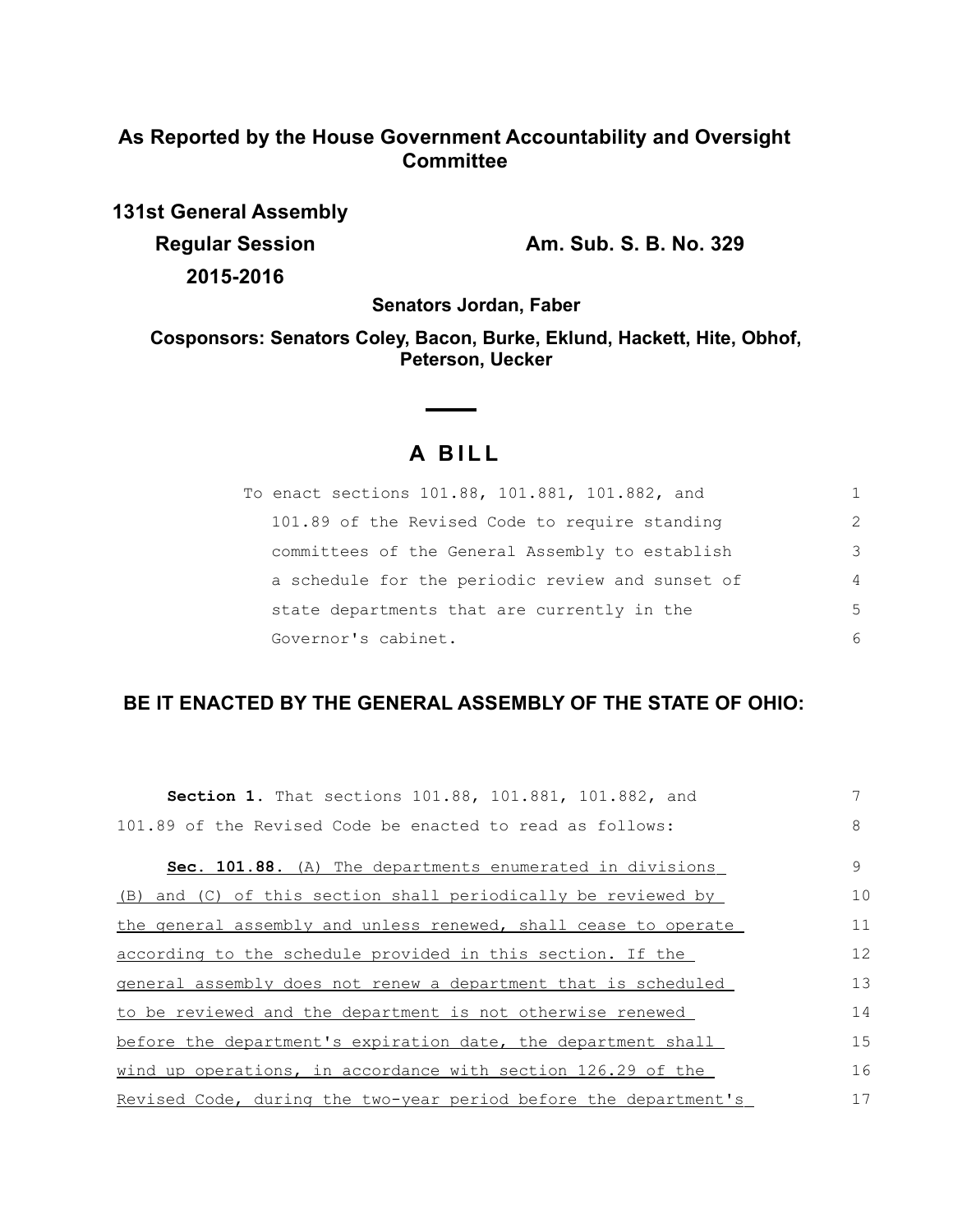## **Am. Sub. S. B. No. 329 Page 2 As Reported by the House Government Accountability and Oversight Committee**

| expiration date and shall suspend all operations at midnight on  | 18 |
|------------------------------------------------------------------|----|
| the day after the expiration date.                               | 19 |
| (B) The following departments shall be reviewed during           | 20 |
| each even-numbered general assembly, and expire at the end of    | 21 |
| the thirty-first day of December of the second year of the       | 22 |
| subsequent odd-numbered general assembly, unless the department  | 23 |
| is renewed in accordance with division (F) of this section:      | 24 |
| (1) The office of budget and management;                         | 25 |
| (2) The department of administrative services;                   | 26 |
| (3) The department of agriculture;                               | 27 |
| (4) The department of health;                                    | 28 |
| (5) The department of public safety;                             | 29 |
| The department of developmental disabilities;<br>(6)             | 30 |
| (7) The development services agency;                             | 31 |
| (8) The department of rehabilitation and correction;             | 32 |
| (9) The department of aging;                                     | 33 |
| (10) The department of medicaid;                                 | 34 |
| The office of the adjutant general;<br>(11)                      | 35 |
| (12) The department of higher education.                         | 36 |
| (C) The following departments shall be reviewed during           | 37 |
| each odd-numbered general assembly, and expire at the end of the | 38 |
| thirty-first day of December of the second year of the           | 39 |
| subsequent even-numbered general assembly, unless the department | 40 |

(1) The department of commerce;

is renewed in accordance with division (F) of this section:

42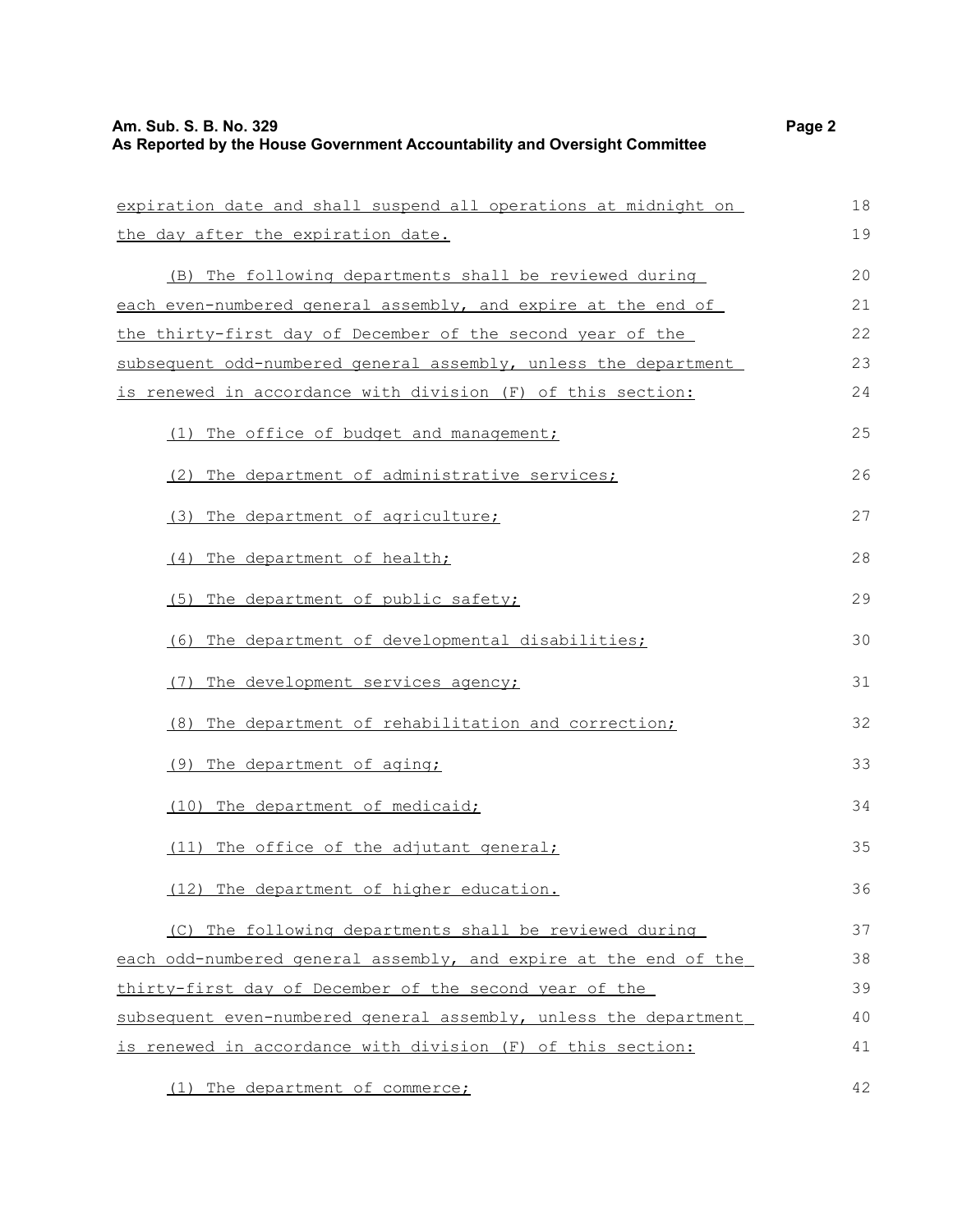| Am. Sub. S. B. No. 329<br>As Reported by the House Government Accountability and Oversight Committee |    |
|------------------------------------------------------------------------------------------------------|----|
| (2) The department of transportation;                                                                | 43 |
| (3) The department of natural resources;                                                             | 44 |
| (4) The department of job and family services;                                                       | 45 |
| (5) The department of mental health and addiction                                                    | 46 |
| services;                                                                                            | 47 |
| (6) The department of insurance;                                                                     | 48 |
| The department of youth services;<br>(7)                                                             | 49 |
| (8) The environmental protection agency;                                                             | 50 |
| (9) The department of veterans services;                                                             | 51 |
| (10) The office of health transformation;                                                            | 52 |
| (11) The public utilities commission;                                                                | 53 |
| (12) The department of taxation;                                                                     | 54 |
| (13) The bureau of workers' compensation.                                                            | 55 |
| (D) The director of budget and management shall not                                                  | 56 |
| authorize the expenditure of any moneys for any department on or                                     | 57 |
| after the date of its expiration.                                                                    | 58 |
| (E) The general assembly may provide by law for the                                                  | 59 |
| orderly, efficient, and expeditious conclusion of a department's                                     | 60 |
| business and operation. The rules, orders, licenses, contracts,                                      | 61 |
| and other actions made, taken, granted, or performed by the                                          | 62 |
| department shall continue in effect according to their terms                                         |    |
| notwithstanding the department's abolition, unless the general                                       | 64 |
| assembly provides otherwise by law. The general assembly may                                         | 65 |
| provide by law for the temporary or permanent transfer of some                                       | 66 |
| or all of a terminated or transferred department's functions and                                     | 67 |
| personnel to a successor department, board, or officer.                                              | 68 |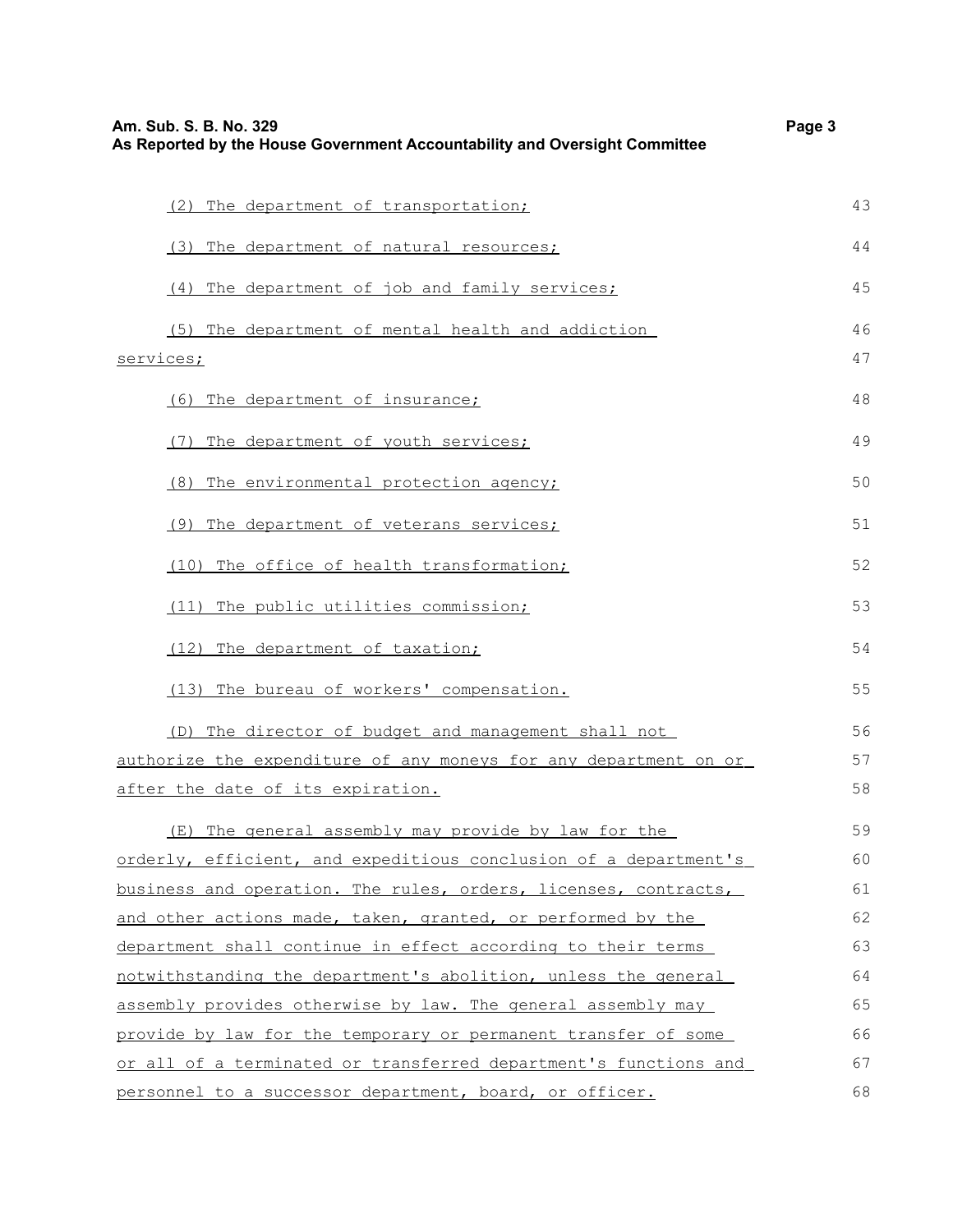#### **Am. Sub. S. B. No. 329 Page 4 As Reported by the House Government Accountability and Oversight Committee**

The abolition, termination, or transfer of a department s hall not cause the termination or dismissal of any claim

pending against the department by any person, or any claim pending against any person by the department. Unless the general assembly provides otherwise by law for the substitution of parties, the attorney general shall succeed the department with reference to any pending claim.

( F) A department may be renewed by passage of a bill that continues the statutes creating and empowering the department. The amendment of a statute creating and empowering a department that is subject to review under division (B) or (C) of this section that is amended between the time the department was last reviewed and the time it is next scheduled to be reviewed does not change the next scheduled review date of the department. The next scheduled review date of a department changes only if the amendment expressly so provides. 76 77 78 79 80 81 82 83 84

 **Sec. 101.881.** (A) Not later than three months after the commencement of a general assembly during which a department is scheduled to be reviewed under division (B) or (C) of section 101.88 of the Revised Code, the president of the senate and the speaker of the house of representatives each shall direct a standing committee of the senate and of the house of representatives, respectively, to hold hearings to receive the testimony of the public and of the chief executive officer of the department and otherwise shall review, consider, and evaluate the usefulness, performance, and effectiveness of the department. The president of the senate and the speaker of the house of representatives may defer the review of a department until the next general assembly during which the department is subject to review. The deferral does not prevent the expiration of a department. A department's renewal in accordance with 85 86 87 88 89 90 91 92 93 94 95 96 97 98 99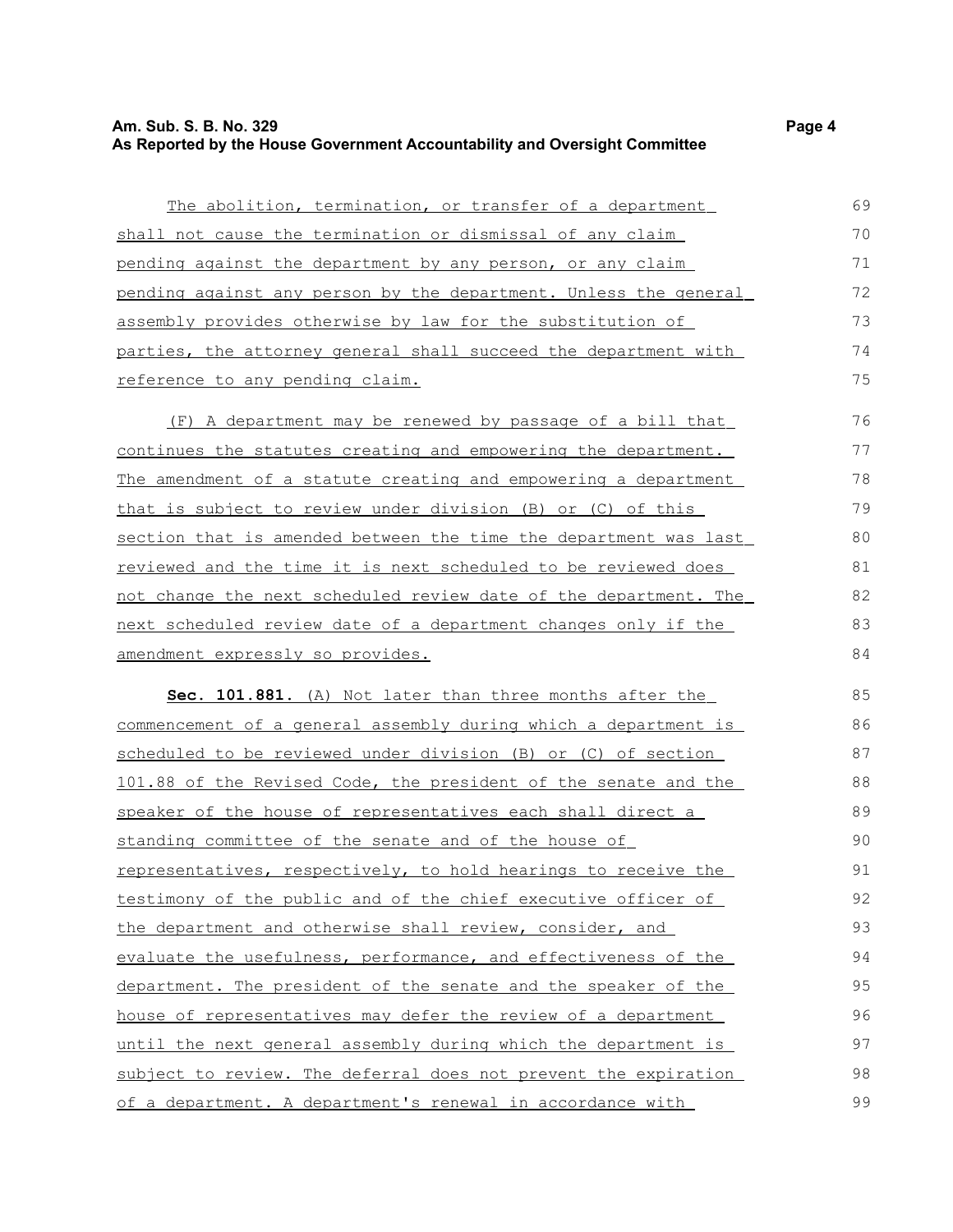#### **Am. Sub. S. B. No. 329 Page 5 As Reported by the House Government Accountability and Oversight Committee**

| division (F) of section 101.88 of the Revised Code is necessary |
|-----------------------------------------------------------------|
| to continue the statutes creating and empowering the department |
| regardless of whether the department's review has occurred or   |
| has been deferred. A department whose review has been deferred  |
| shall be reviewed, without the option for deferment, during the |
| next general assembly during which the department is subject to |
| review under division (B) or (C) of section 101.88 of the       |
| Revised Code.                                                   |
| (B) A department that is not scheduled to be reviewed           |

 $(B)$  A depart under division (B) or (C) of section 101.88 of the Revised Code is not subject to automatic expiration under this chapter. The president of the senate and the speaker of the house of representatives may direct a standing committee of the senate and of the house of representatives, respectively, to hold hearings to receive the testimony of the public and of the chief executive officer of the department and otherwise may review, consider, and evaluate the usefulness, performance, and effectiveness of the department. 108 109 110 111 112 113 114 115 116 117

( C) Each department that is scheduled for review and each department that is identified to be reviewed by a standing committee shall submit to the standing committee a report that contains all of the following information: 118 119 120 121

( 1) The department's primary purpose and its various goals and objectives;

(2) The department's past and anticipated workload, the number of staff required to complete that workload, and the department's total number of staff; 124 125 126

( 3) The department's past and anticipated budgets and its sources of funding. 127 128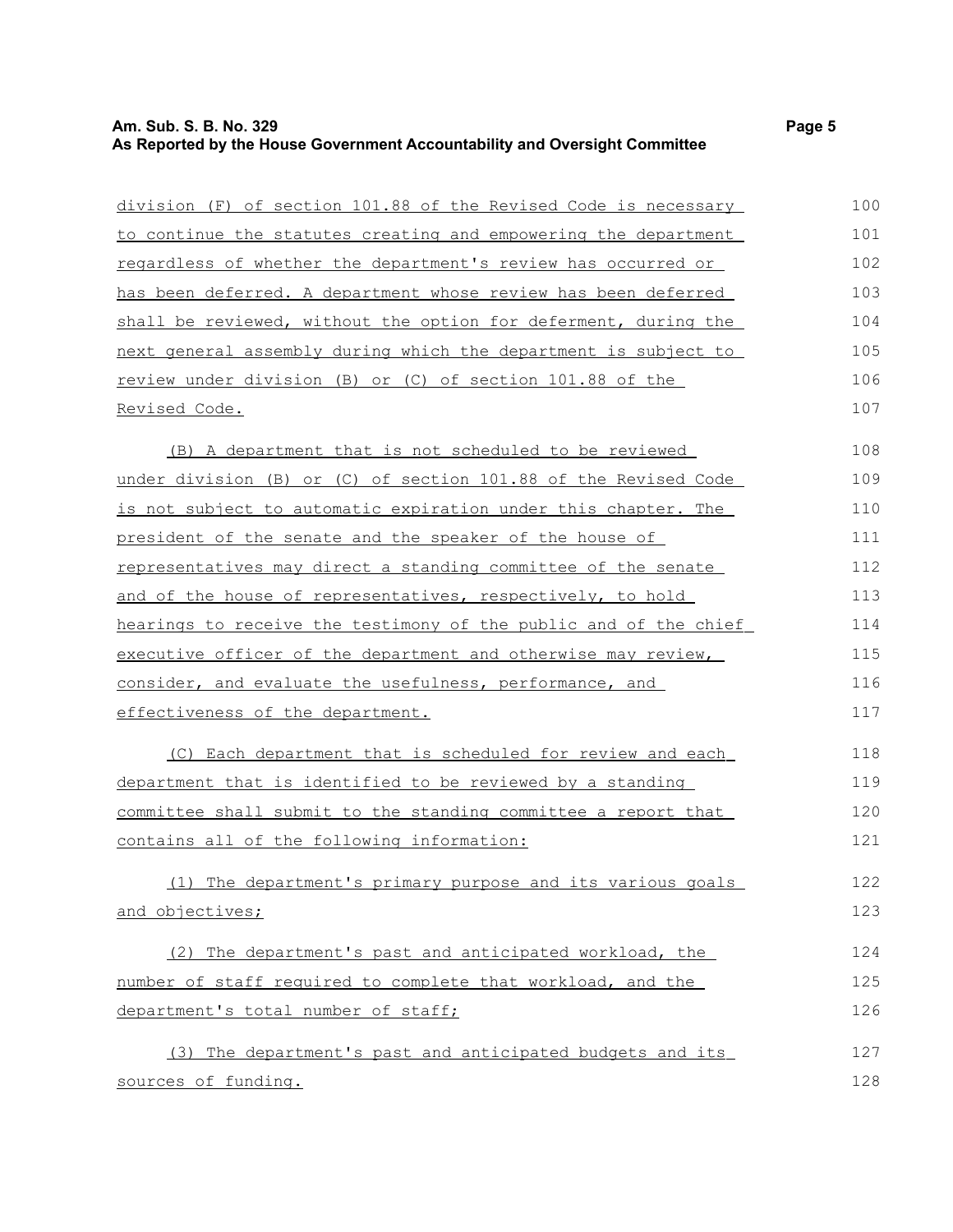## **Am. Sub. S. B. No. 329 Page 6 As Reported by the House Government Accountability and Oversight Committee**

| (D) Each department shall have the burden of demonstrating      | 129 |
|-----------------------------------------------------------------|-----|
| to the standing committee a public need for its continued       | 130 |
| existence. In determining whether a department has demonstrated | 131 |
| that need, the standing committee shall consider, as relevant,  | 132 |
| all of the following:                                           | 133 |
| (1) Whether or not the public could be protected or served      | 134 |
| in an alternate or less restrictive manner;                     | 135 |
| (2) Whether or not the department serves the public             | 136 |
| interest rather than a specific interest;                       | 137 |
| (3) Whether or not rules adopted by the department are          | 138 |
| consistent with the legislative mandate of the department as    | 139 |
| expressed in the statutes that created and empowered the        | 140 |
| department;                                                     | 141 |
| (4) The extent to which the department's jurisdiction and       | 142 |
| programs overlap or duplicate those of other departments, the   | 143 |
| extent to which the department coordinates with those other     | 144 |
| departments, and the extent to which the department's programs  | 145 |
| <u>could be consolidated with the programs of other state</u>   | 146 |
| departments;                                                    | 147 |
| (5) Whether or not continuation of the department is            | 148 |
| necessary to protect the health, safety, or welfare of the      | 149 |
| public, and if so, whether or not the department's authority is | 150 |
| narrowly tailored to protect against present, recognizable, and | 151 |
| significant harms to the health, safety, or welfare of the      | 152 |
| <u>public;</u>                                                  | 153 |
| (6) The amount of regulation exercised by the department        | 154 |
| compared to such regulation, if any, in other states;           | 155 |
| (7) Whether or not alternative means or methods can be          | 156 |
| used to improve efficiency and customer service to assist the   | 157 |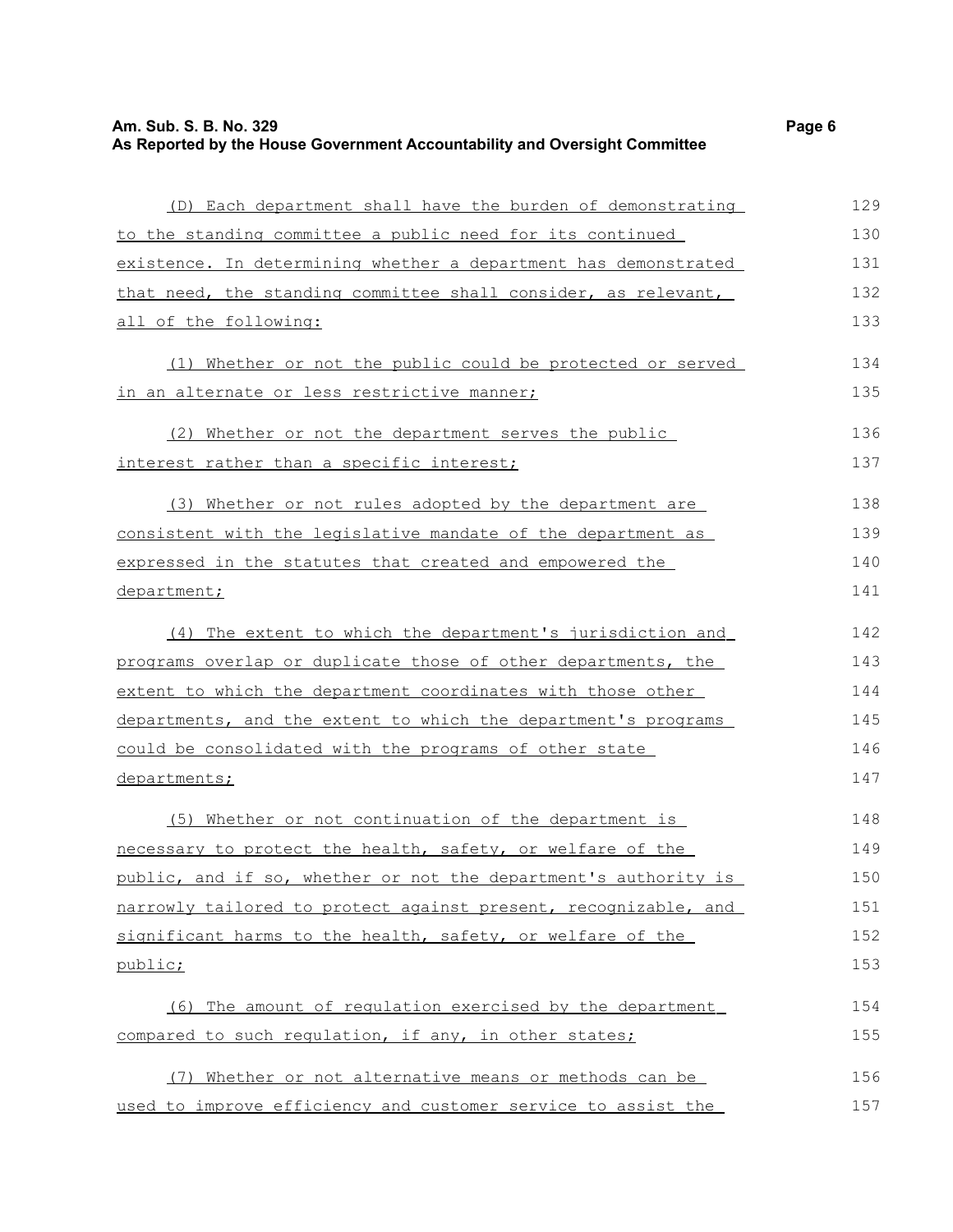| Am. Sub. S. B. No. 329<br>As Reported by the House Government Accountability and Oversight Committee | Page 7 |
|------------------------------------------------------------------------------------------------------|--------|
|                                                                                                      |        |
| department in the performance of its duties;                                                         | 158    |
| (8) Whether or not the operation of the department has                                               | 159    |
| inhibited economic growth, reduced efficiency, or increased the                                      | 160    |
| cost of government;                                                                                  | 161    |
| (9) An assessment of the authority of the department                                                 | 162    |
| regarding fees, inspections, enforcement, and penalties;                                             | 163    |
| (10) The extent to which the department has permitted                                                | 164    |
| qualified applicants to serve the public;                                                            | 165    |
| (11) The cost-effectiveness of the department in terms of                                            | 166    |
| number of employees, services rendered, and administrative costs                                     | 167    |
| incurred, both past and present;                                                                     | 168    |
| (12) Whether or not the department's operation has been                                              | 169    |
| impeded or enhanced by existing statutes and procedures and by                                       | 170    |
| budgetary, resource, and personnel practices;                                                        | 171    |
| (13) Whether the department has recommended statutory                                                | 172    |
| changes to the general assembly that would benefit the public as                                     | 173    |
| opposed to the persons regulated by the department, if any, and                                      | 174    |
| whether its recommendations and other policies have been adopted                                     | 175    |
| and implemented;                                                                                     | 176    |
| (14) Whether the department has required any persons it                                              | 177    |
| requlates to report to it the impact of department rules and                                         | 178    |
| decisions on the public as they affect service costs and service                                     | 179    |
| delivery;                                                                                            | 180    |
| (15) Whether persons regulated by the department, if any,                                            | 181    |
| have been required to assess problems in their business                                              | 182    |
| operations that affect the public;                                                                   | 183    |
| (16) Whether the department has encouraged public                                                    | 184    |
| participation in its rule-making and decision-making;                                                | 185    |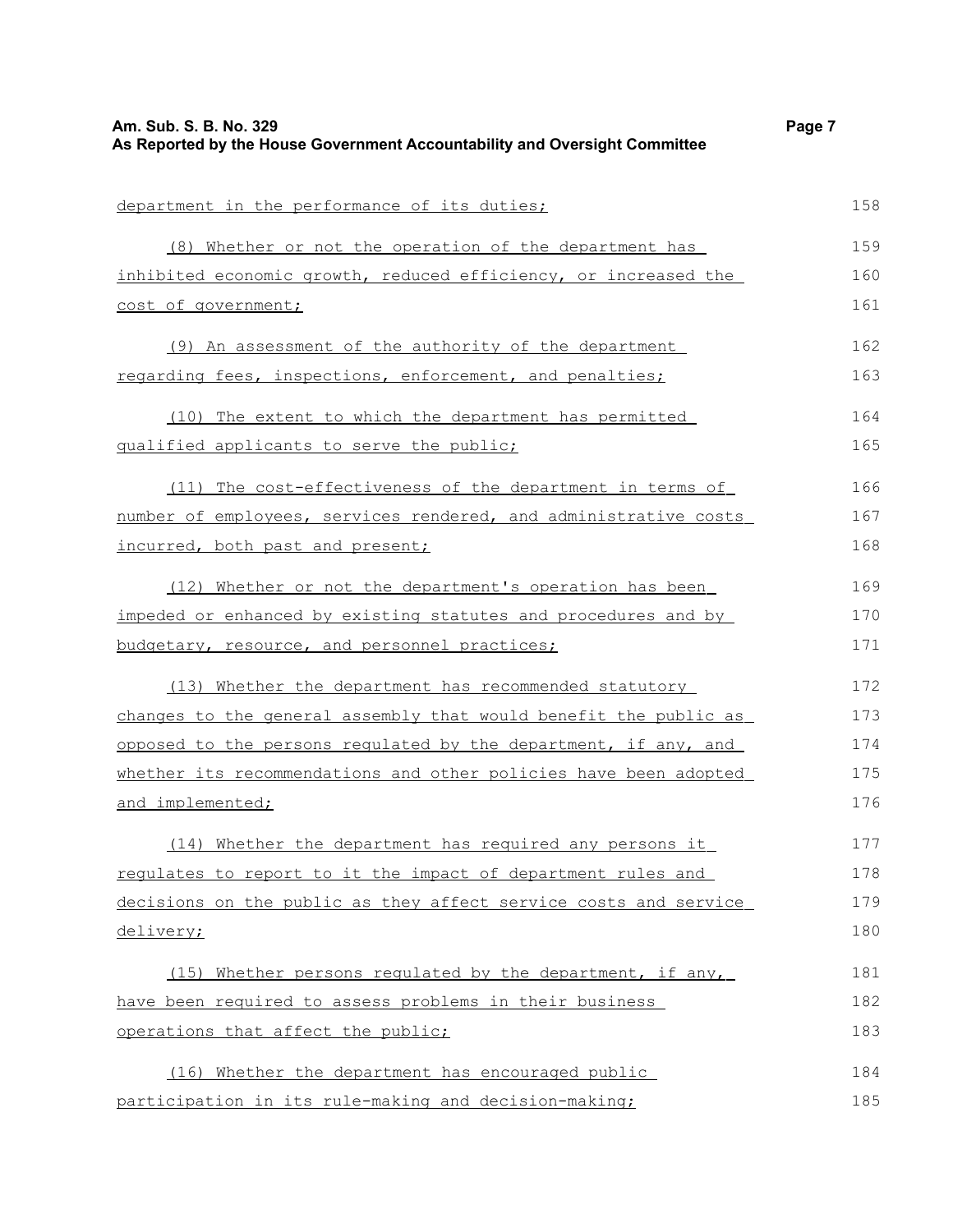| (17) The efficiency with which formal public complaints         | 186 |
|-----------------------------------------------------------------|-----|
| filed with the department have been processed to completion;    | 187 |
| (18) Whether the programs or services of the department         | 188 |
| duplicate or overlap those of other departments;                | 189 |
| Whether the purpose for which the department was<br>(19)        | 190 |
| created has been fulfilled, has changed, or no longer exists;   | 191 |
| (20) Whether federal law requires that the department be        | 192 |
| renewed in some form;                                           | 193 |
| (21) An assessment of the administrative hearing process        | 194 |
| of a department if the department has an administrative hearing | 195 |
| process;                                                        | 196 |
| (22) Any applicable criteria under division (E) of this         | 197 |
| section;                                                        | 198 |
| (23) Changes needed in the enabling laws of the department      | 199 |
| in order for it to comply with the criteria suggested by the    | 200 |
| considerations listed in divisions (D) (1) to (22) of this      | 201 |
| section.                                                        | 202 |
| (E) In the review of a department that issues a license to      | 203 |
| practice a trade or profession, the standing committee shall    | 204 |
| consider all of the following:                                  | 205 |
| (1) Whether the requirement for the license serves a            | 206 |
| meaningful, defined public interest and provides the least      | 207 |
| restrictive form of regulation that adequately protects the     | 208 |
| public interest;                                                | 209 |
| (2) The extent to which the objective of licensing may be       | 210 |
| achieved through market forces, private or industry             | 211 |
| certification and accreditation programs, or enforcement of     | 212 |
| other existing laws;                                            | 213 |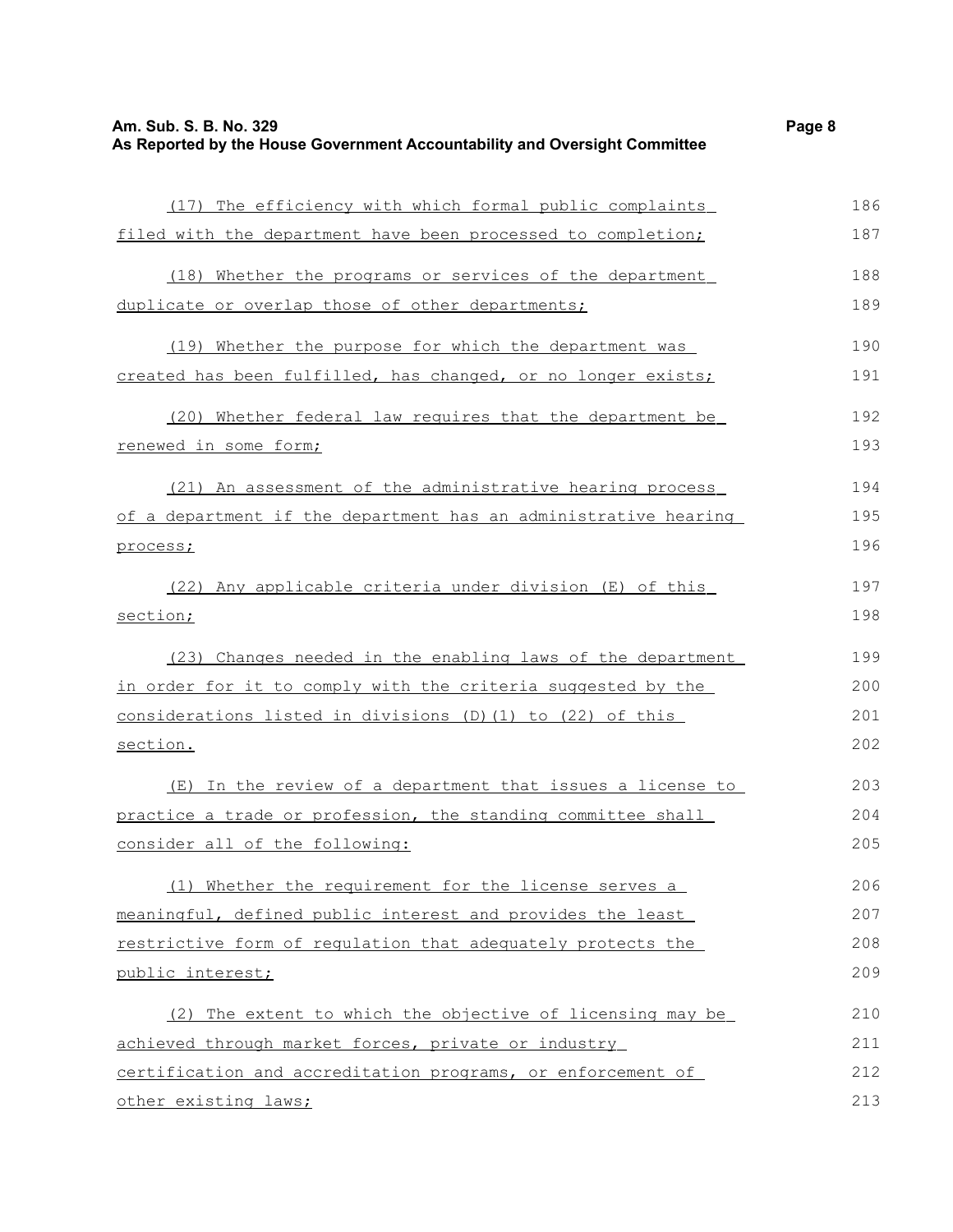## **Am. Sub. S. B. No. 329 Page 9 As Reported by the House Government Accountability and Oversight Committee**

| (3) The extent to which licensing ensures that                   | 214 |
|------------------------------------------------------------------|-----|
| practitioners have occupational skill sets or competencies that  | 215 |
| correlate with a public interest, and the impact that those      | 216 |
| criteria have on applicants for a license, particularly those    | 217 |
| with moderate or low incomes, seeking to enter the occupation or | 218 |
| profession;                                                      | 219 |
| (4) The extent to which the requirement for the license          | 220 |
| stimulates or restricts competition, affects consumer choice,    | 221 |
| and affects the cost of services.                                | 222 |
| As used in division (E) of this section:                         | 223 |
| "Least restrictive form of regulation" means the public          | 224 |
| policy of relying on one of the following, listed from the least | 225 |
| to the most restrictive, as a means of consumer protection:      | 226 |
| market competition; third-party or consumer-created ratings and  | 227 |
| reviews; private certification; specific private civil cause of  | 228 |
| action to remedy consumer harm; actions under Chapter 1345. of   | 229 |
| the Revised Code; requlation of the process of providing the     | 230 |
| specific goods or services to consumers; inspection; bonding or  | 231 |
| insurance; registration; government certification; specialty     | 232 |
| occupational license for medical reimbursement; and occupational | 233 |
| license. "Specialty occupational license for medical             | 234 |
| reimbursement" means a nontransferable authorization in law for  | 235 |
| an individual to provide identified medical services and qualify | 236 |
| for payment or reimbursement from a government agency based on   | 237 |
| meeting personal qualifications established in law.              | 238 |
| "License" means a license, certificate, permit, or other         | 239 |
| authorization issued or conferred by a department or board under | 240 |
| which a person may engage in a profession, occupation, or        | 241 |
| occupational activity.                                           | 242 |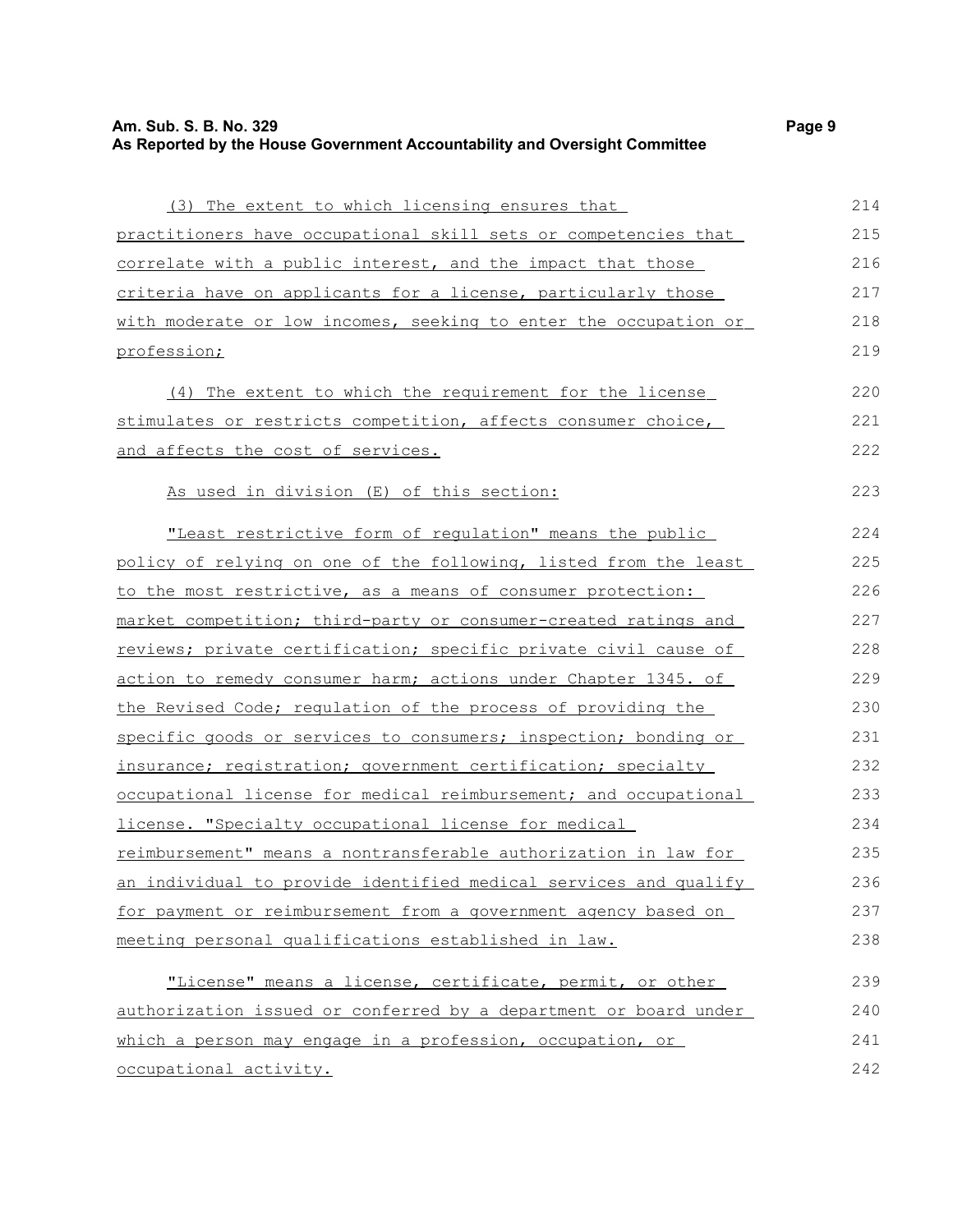### **Am. Sub. S. B. No. 329 Page 10 As Reported by the House Government Accountability and Oversight Committee**

| For purposes of division (E) of this section, a government       | 243 |
|------------------------------------------------------------------|-----|
| requlatory requirement is in the public interest if it provides  | 244 |
| protection from present, recognizable, and significant harms to  | 245 |
| the health, safety, or welfare of the public.                    | 246 |
| Sec. 101.882. The president of the senate and the speaker        | 247 |
| of the house of representatives shall notify the chief of the    | 248 |
| common sense initiative office, established under section 107.61 | 249 |
| of the Revised Code, when a department is identified under       | 250 |
| division (A) or (B) of section 101.881 of the Revised Code to be | 251 |
| reviewed by a standing committee. The chief or the chief's       | 252 |
| designee shall appear and testify before the standing committee, | 253 |
| with respect to the department, and shall testify on at least    | 254 |
| all of the following:                                            | 255 |
| (A) Whether or not the common sense initiative office has,       | 256 |
| within the previous five years, received commentary related to   | 257 |
| the department through the comment system established under      | 258 |
| section 107.62 of the Revised Code;                              | 259 |
| Whether or not the common sense initiative office has,<br>(B)    | 260 |
| within the previous five years, received advice from the small   | 261 |
| business advisory council with respect to rules of the           | 262 |
| department;                                                      | 263 |
|                                                                  |     |

(C) Any other information the chief believes will e lucidate the effectiveness and efficiency of the department and in particular the quality of customer service provided by the department.

Sec. 101.89. After the completion of the evaluation review of a department under section 101.881 of the Revised Code, the standing committee that conducted the review may prepare and publish a report of its findings and recommendations. A standing 268 269 270 271